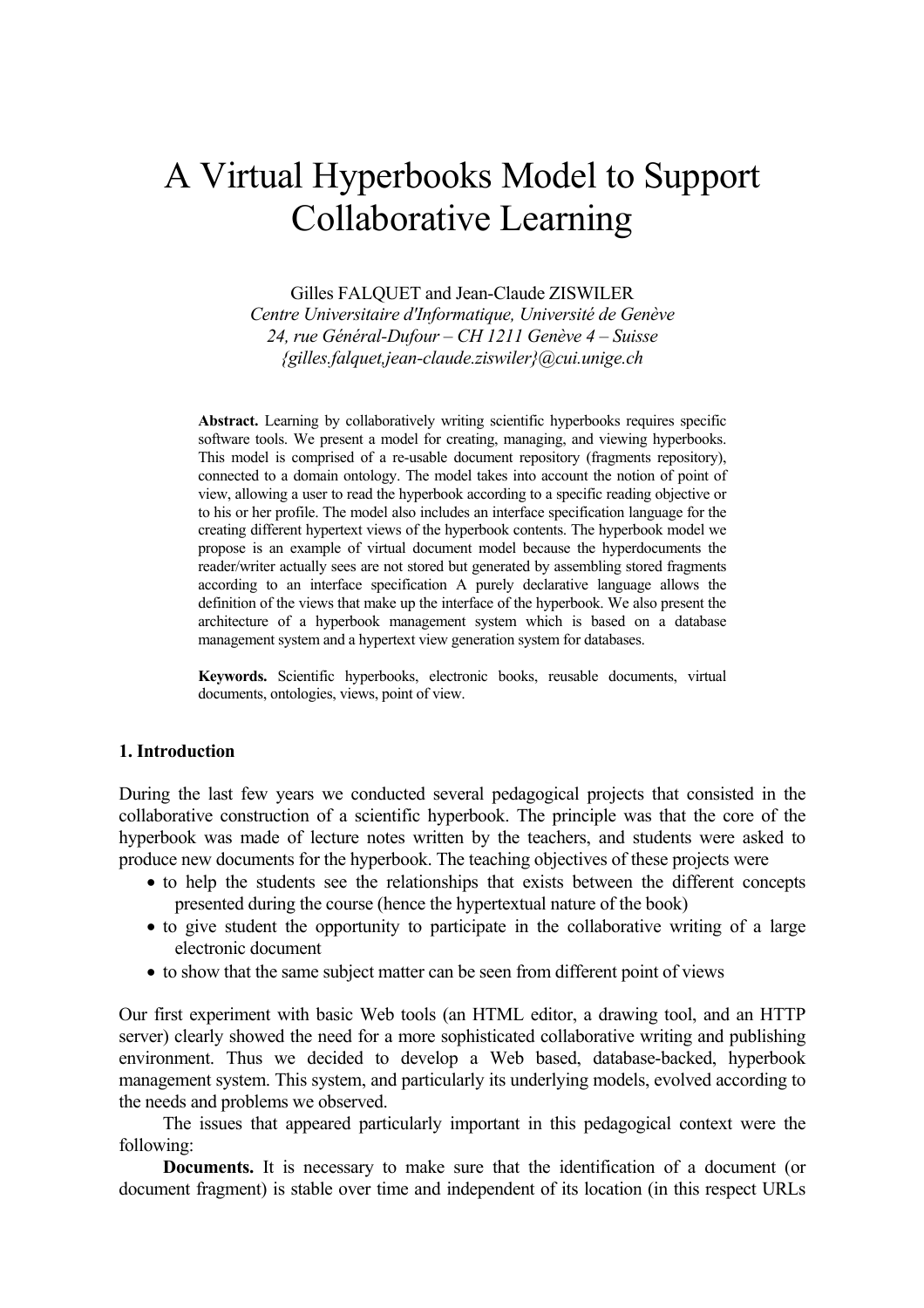are not sufficient). It is also important to have a means to categorize documents, so as to facilitate their retrieval and re-use. The information content of a document should not be cluttered with presentation or linking markers, contrary to HTML documents where linking tags must be explicitly inserted in the text.

**Links.** Our first experiment showed that students had difficulties creating hypertext links between pages. These difficulties were mainly caused by technical reasons (volatile URLs, access rights to HTML files, etc.). When students were provided with efficient tools to link their pages we observed a proliferation of links that were only marginally relevant. Thus it is necessary to help the writers create meaningful and informative links.

**Reading and writing interfaces.** Reading a hypertext can cause cognitive overload because the reader has to manage his or her own reading path, as opposed to the linear reading of a simple text. Thus readers should be provided with hyperdocuments that can be read sequentially without navigation effort. On the contrary, writing and linking small text chunks is generally easier than constructing large sequential texts. Thus the reading interface must present linear texts that result from the assembly of small pieces of information. In addition, reading difficult and/or new material (sometimes called active reading) involves several auxiliary activities such as annotating, highlighting, summarizing, etc. Thus an effective reading interface should provide tools to support these "writing" activities.

**Terminology and concepts.** In scientific writing, terminology (the definition of concepts and their relationships) plays an important role. Scientific writings either refer to well-known concepts of the studied field or they contain new concept definitions. Thus, writing and reading a scientific hyperbook entails referring to and updating a domain ontology.

**Point of views.** It must be possible to read (or browse) the hyperbook according to different point of views. A point of view is a specific perspective on the book's domain, it can also be a reading objective (in-depth reading, overview, etc.).

 The purpose of this paper is to present the hyperbook model that emerged from the combination of this pedagogical effort and our research work on hypertextual interfaces for databases. In fact, this model is a virtual hyperbook model because the documents and links that the user sees are generated from the information and knowledge fragments that are stored in the hyperbook. In other words, these documents are only virtual (or potential) in the hyperbook database.

 The rest of the paper is organized as follows: the next section gives some background on the research area we are working in; section 3 presents the structural part of the model, section 4 presents in more detail the "hyperbook ontology" which is the core of the model; section 5 presents the interface and interaction part of the model, section 6 shows how this model can be implemented with a hypertext view system. Finally the conclusion pro-poses future research directions.

#### **2. Background and Related Works**

This hyperbook model we propose is build on ideas and concepts developed in the fields of hypertexts, document management, databases, Web interfaces, knowledge bases, and collaborative working. It can be seen as an implementation of the idea of personalized virtual document.

 The concept of collaborative work has prompted the development of several Web-based tools, such as BSCW [1] or Learning Space (based on Lotus Notes). Most of these tools are essentially centralized document repository systems or coordination systems. Although they propose a Web interface, these tools are not aimed at collaborative hypertext writing.

 In the hypertext field, it is striking to note that "pre-Web" systems were structurally and functionally richer than the Web hypertext model, which aimed at simplicity and de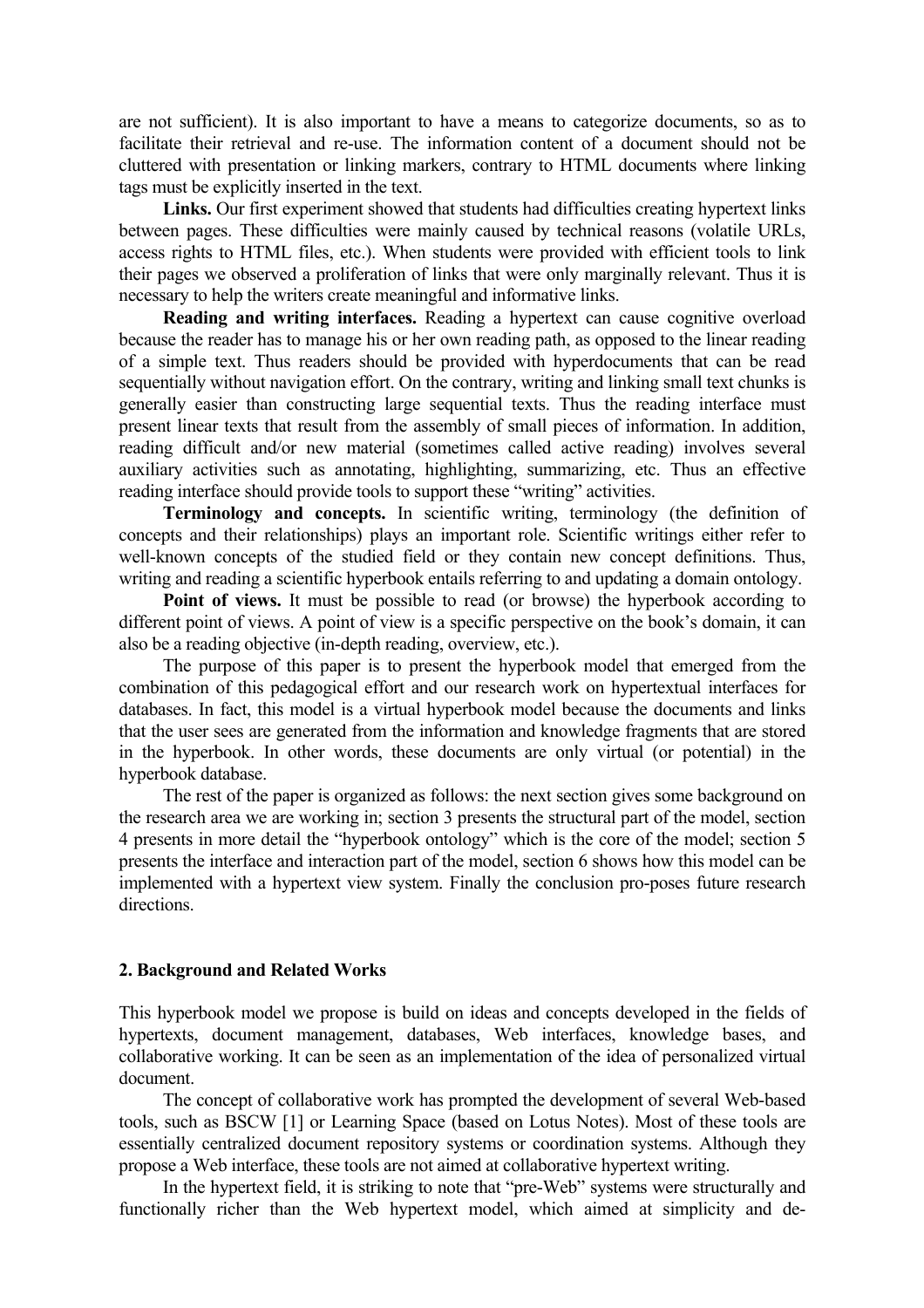centralization. Hypertext research has been headed toward different domains and objectives that are of interest to us. Systems like Intermedia [2] or Storyspace [3] were essentially developed to study and produce hypertext literature; other systems, for instance KMS [4] or MacWeb [5], aimed at knowledge sharing and management; finally, some systems (HyperCard, NoteCard) were closer to highly interactive application development tools. Theoretical works have studied the fundamental notions of link, anchor, node composition, navigation, etc. and lead to the Dexter reference model [6].

 Several models and systems have also been proposed to integrate the notions of book and electronic publishing, in order to create hyperbooks. The aim can be either to create hypertext versions of existing books [7], or to generate electronic books from paper books [8], or to directly write (hypertextual) electronic books [9], or to integrate existing electronic documents [10].

 The hypertext personalization problem has attracted many research works that lead to the definition of models and techniques for adaptable and adaptive hypertexts [11], [12]. Adaptable hypertexts can present different contents, or differently organized contents, depending on the user's profile. Adaptive systems can automatically update the user's profile by observing his or her behaviour, in this case the adaptation is dynamic. A well known example of adaptiveness occurs in Web browsers: once the user has visited a page, all the links to this page are shown in a specific color to indicate this fact. In [13], the authors propose an adaptive hypertext model that includes a domain model, a user's model, and adaptation rules. The domain model is a semantic network comprised of concepts and relations between the concepts. This model is essentially used to define adaptation rules that depend on what concept the user knows or masters.

 Recent research works concentrate on the notion of personalizable virtual documents [14], [15], [16]. These documents are sets of elements (generally called fragments) associated to filtering, organization, and assembly mechanisms. Given a user profile or reading objectives, theses mechanisms will produce different (real) documents that should meet the user needs. For instance, [17] proposes a virtual document model that is based on four ontologies, namely, a domain ontology, a metadata ontology, a document ontology, and an application ontology. The model we present here belongs to this approach.

# **3. Structural Aspect of the Virtual Hyperbook Model**

It is generally accepted that virtual documents [15] are made of fragments (or "pieces of information") that can be assembled to constitute directly readable real documents or hyperdocuments. We will thus consider that the basic informational contents of a virtual hyperbook consist of a collection of re-usable document fragments. A virtual hyperbook also contains an ontology that formally represents the concepts of the domain the hyperbook is about. Every fragment can be linked to one or more concepts through typed links that indicate the specific role played by this fragment with respect to this concept. The third component of a virtual hyperbook is the hyperbook ontology. Its purpose is to represent the different linking structures of the hyperbook (links between concepts and fragments and links among fragments), the fragment's organization, and the different point of views on fragments and concepts. The interface specification will be based on this ontology to generate the readable hyperdocuments.

#### *3.1 Fragments*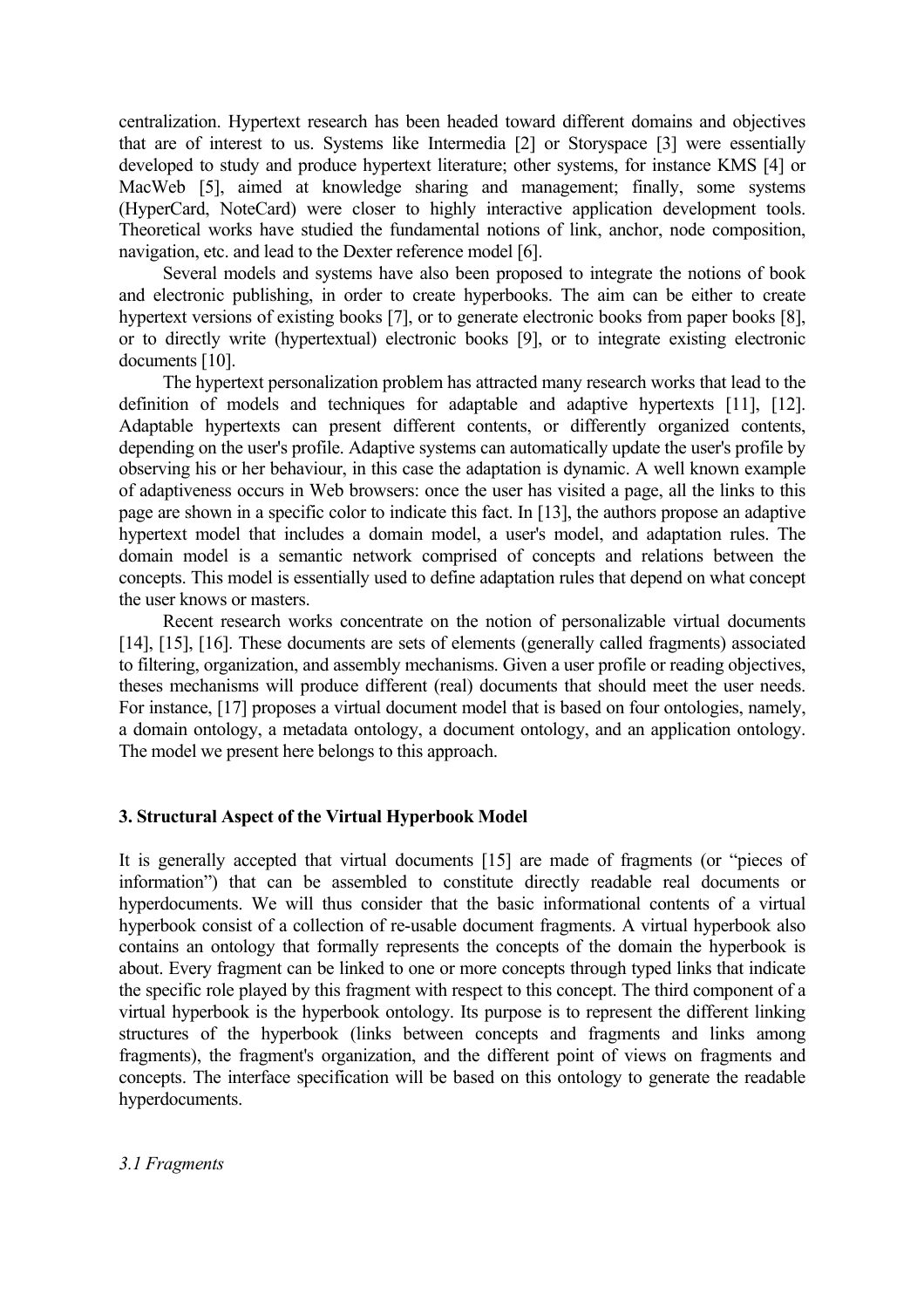The basic informational contents of the hyperbook are made of reusable fragments. A fragment has a content and belongs to one or more categories. The content of a fragment is a tree of XML or XHTML elements. The category of a fragment indicates its intrinsic nature. Typical categories are: statement, question, theorem. Categories must not be confused with roles played by fragments with respect to the domain concepts. For instance, if a fragment is an example of the concept *cyclic graph*, it is at the same time counter-example of the concept *tree*.

 Fragments can be connected by structural links to form compound fragments. These typed links indicate the roles played be the different fragments in the compound fragment. For instance, an exercise could be made up of a question fragment, one or more answer fragments, and a discussion. Compound fragments can have different purposes, they can represent pedagogical units (an exercise), or argumentative units (an issue related to positions and arguments), or even hyperbook management units (group discussions or weblogs). For instance, a discussion structure could be made up of *topic* and *message* fragments connected through *about* and *reply-to* links.

 The important point is that direct links between fragments are purely structural while semantic links will be inferred by referring to the domain ontology.

 Since the set of fragment categories and link types depends on the subject of the hyperbook, there are no fixed, predefined, categories and types. In fact, the fragment categories and fragment link types are defined in the hyperbook ontology (see section 4).

## *3.2 Domain Ontology*

It is common in virtual document architectures to distinguish between the document fragments and the semantic structure. The latter, for example an ontology or a conceptual graph, describes the domain and is used for indexing or qualifying the fragments. The domain ontology is intended to hold a formal representation of the domain's concepts.

# *3.2.1 Concept Definitions*

The concept definition language is a graph-based version of some description logic language. In this formalism a concept is either

- a primary concept
- a conjunction or a disjunction of a concepts
- the complement of a concept definition
- a role restriction made of a quantifier, a role name, a minimal and a maximal cardinality, and a range concept

A role restriction is represented by an arc pointing to the range concept and labelled with the quantifier, role name, and cardinality constraints. For instance, in the graph shown in Figure 1, the arc labelled "all component $(4,4)$ " from quaternion to real number means that a quaternion has at least and at most four components that are real numbers and that all the components of a quaternion are real numbers. This same graph shows that a quaternion is a number which has exactly four real components, a multiplication operation, and an addition operation. It also shows that the addition of quaternions is commutative while the multiplication is not.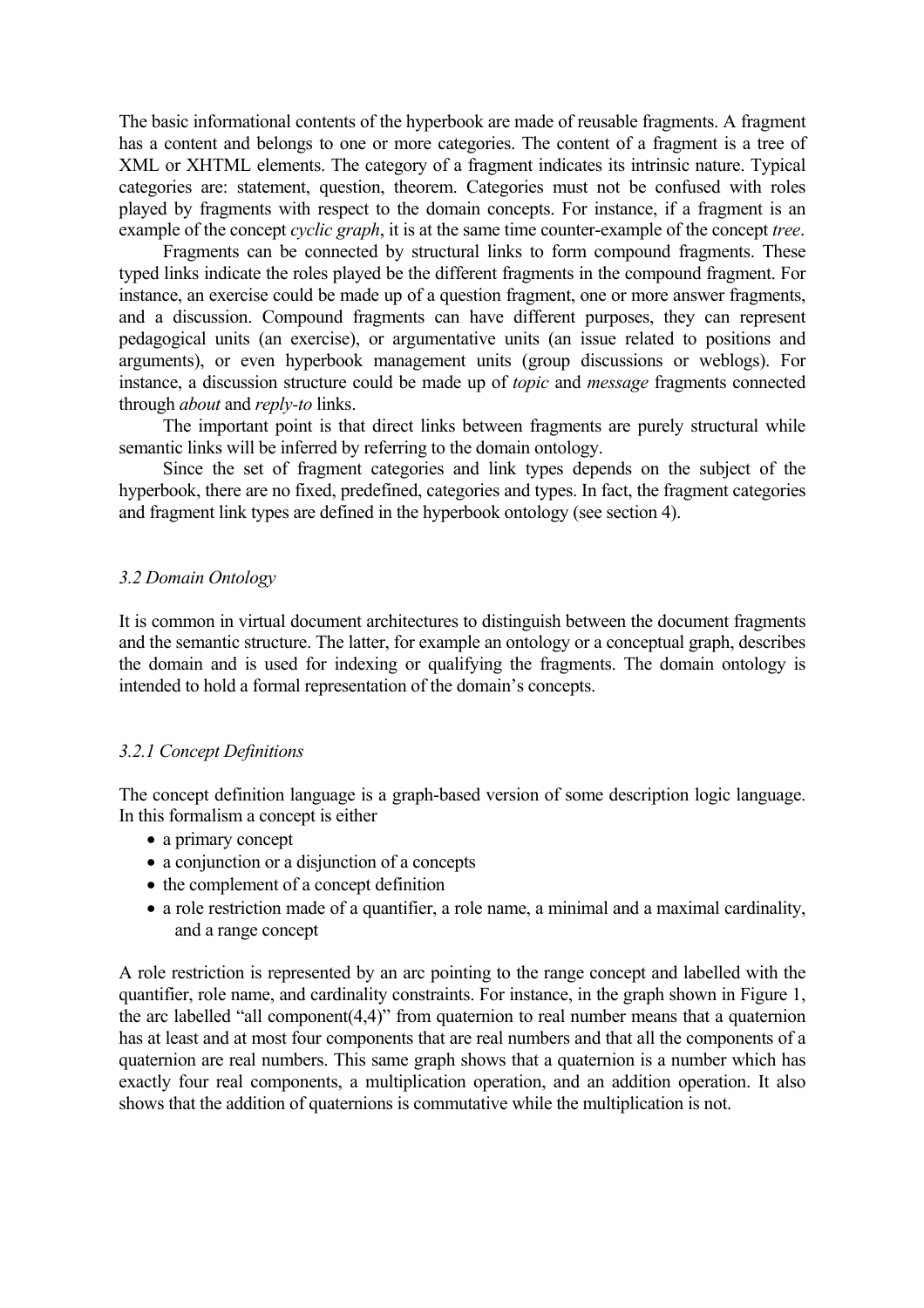

**Fig. 1.** Concept definitions

Although the language is expressive, it is not always necessary to use all of its features, in particular when the ontology is small. However, when the ontology becomes larger it may contain concepts that are only subtly different. In this case a more precise description of each concept is crucial to show their differences and similarities. This happens when one seeks to exhaustively describe a domain or a category of objects.

## *3.2.2 Concepts and Point of Views*

It is a well-known fact that different experts would give different definitions of the same concept (or what they think is the same concept). For instance, the electron concept would be defined as massive particle with a negative unit charge that is insensitive to strong interaction. A definition provided by a chemist would probably be different, for example: "electric corpuscle that can be dragged away, caught or shared between atoms and molecules" whereas for the electronics engineer it is "the smallest charge carrier able to move in electric circuits".

 Since one of our design objectives is to present the subject matter according to different point of views, the model allows for point of view dependent definitions of concepts. To implement multiple point of views in the ontology each arc and node can be associated to a point of view (see Figure 2). Hence the definition of a concept according to a point of view is obtained by selecting those arcs that belong to the desired point of view or to a more general point of view (as we will see in the next section, point of views are hierarchically organized).



**Fig. 2.** Different point of views on the same concept

## *3.2.3 Roles of the Domain Ontology*

Apart from precisely defining the domain's concepts, a domain ontology can play several important roles in a scientific hyperbook. In [18] Landow explains that an important hypertext design problem is how to enter the hypertext. A domain ontology provides a good entry point in the hyperbook because the number of concepts in the ontology is generally much smaller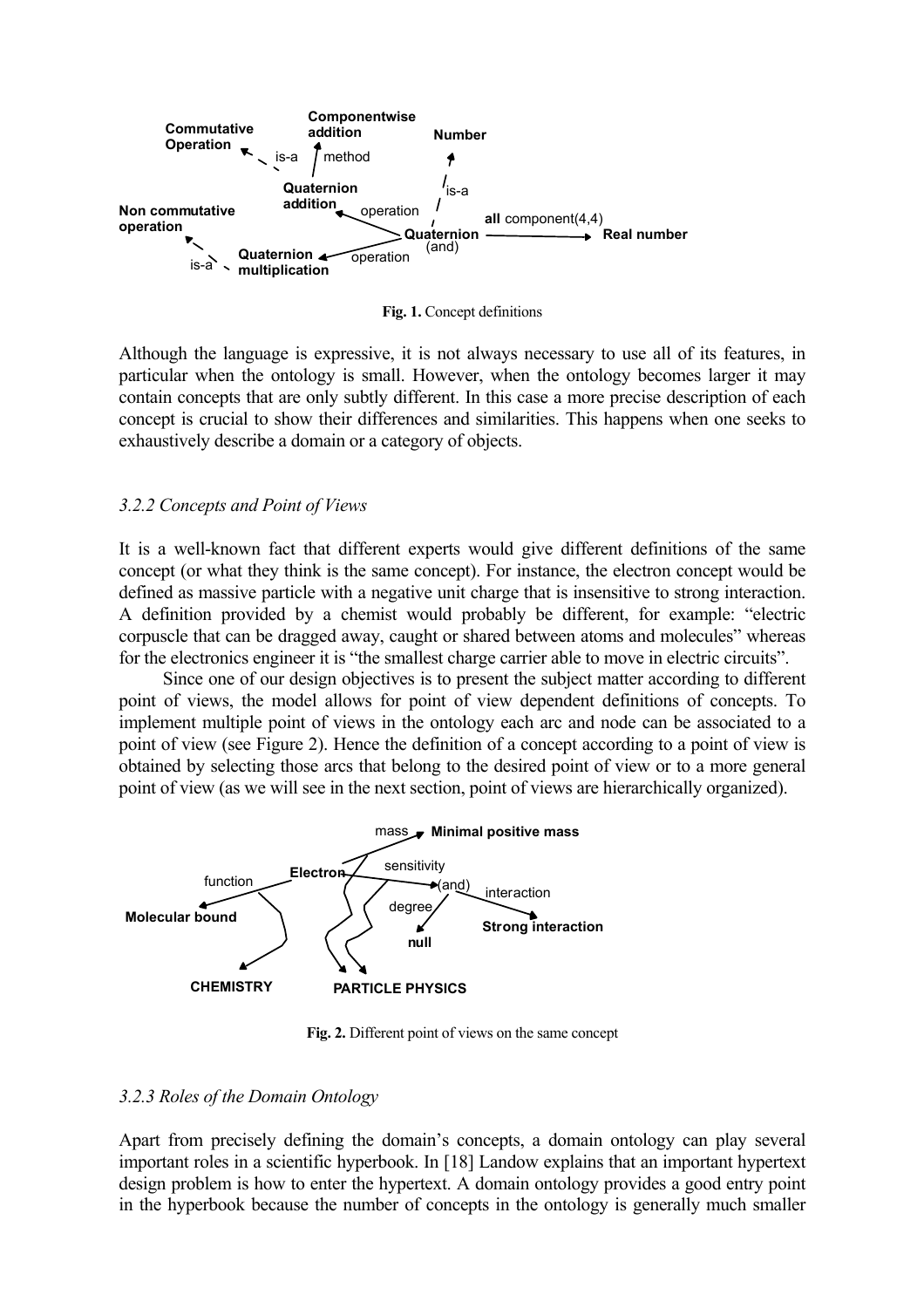than the number of information fragments. Thus the user can browse the ontology and then go down to the fragments that are connected to the concepts he or she is interested in.

 De Bra [19] mentions that the ontology is also a useful tool to personalize the reader's navigation in a hyperbook. If the system memorizes what concepts are known and not known to the user, then it can propose fragments that the user should read.

 In our case, the domain ontology will play an essential role in inferring links between information fragments, as we shall see in the next section.

#### **4. The Hyperbook Ontology**

The hyperbook ontology is the application ontology of the hyperbook. Its role is to describe the relationship between the fragment repository and the domain ontology; to describe the structures that exist in the fragment repository; and to associate concepts and links to the relevant point of views. The main classes (concepts) of the hyperbook ontology are shown on the diagram of Figure 3.



**Fig. 3.** Classes of the hyperbook ontology

This diagram also shows how the hyperbook ontology is connected to the domain ontology and the fragment repository.

 It is important to observe that if the classes are fixed, their instances can be defined specifically for each hyperbook. Hence every hyperbook will have its own fragment categories, link types, point of views, etc.

#### *4.1 Fragment Structures*

As mentioned in section 3, the fragment categories and fragment-to-fragment link types (instances of *F-F-Link type* and *Fragment category*) determine the document model. They can reflect structural relationships between fragments (composition links) as well as rhetoric, argumentative, or narrative relationships.

#### *4.2 Links between Fragments and Concepts*

The domain ontology plays two roles. On one side it describes the concepts of the domain. On the other side, it serves as a reference to describe the information content of the fragments. By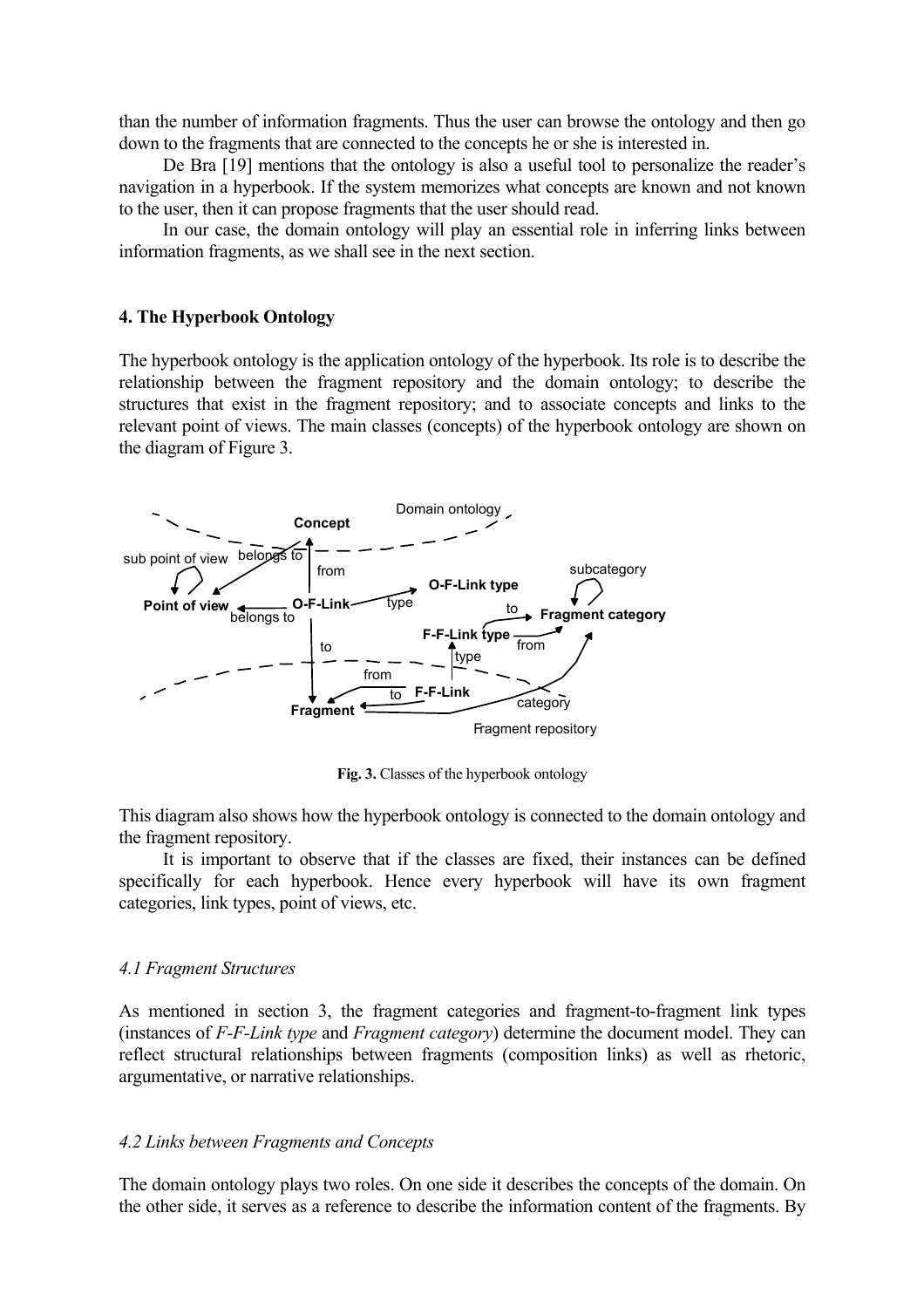establishing typed links from fragments to concepts, one can qualify not only what the fragment is about but also what relationship it has with the domain concepts. Typical link types are:

- *instance*, *example*, *illustration*: the fragment describes a particular instance of the referred concept
- *definition*: the fragment contains a textual (or audio, or graphical) definition of the concept
- *property*: the fragment describes a property of the concept
- *reference*, *use*: the fragment refers to the concept (it is necessary to know the concept to understand the fragment)

These links play a crucial role to establish relevant links between fragments and to generate interface documents. The idea is to replace direct linking between fragments (often called horizontal linking) by inferred links that correspond to paths starting from a fragment, going through one or more ontology concepts, and ending on another fragment. Inferred links are preferred to direct links because users (authors) are generally able to establish correctly typed links from the fragments they write to the relevant concepts. When they are asked to link their fragments directly to other fragments they have difficulties finding relevant fragments to link to and deciding on what type of links to establish.

 The following figure shows two derived links (1) and (2) obtained by going up to the domain ontology and then down to another fragment.



**Fig. 4.** Link inference through the domain ontology

Since the ontology has a graph structure, it is possible to express link inference with path expressions.

# *4.2.1 Expressing Inferences by Graph Expressions*

An interesting property of the hyperbook model is that semantically meaningful links can be obtained by simple inference rules that consist in path expressions. If we consider the global labelled graph formed by the domain ontology, the fragment collection, and the concept to fragment links, a path expression is an alternated sequence of nodes and arc specification. A node specification is composed of a node type (concept or fragment), a category name (for fragments) or a term (for concepts). An arc specification is composed of a link type, a traversal direction, and a point of view. In addition, each node and arc can be associated to a variable. An instance of a path expression is a path in the hyperbook graph that satisfies all the specifications of the path expression. For instance, link (1) of Figure 4 is an instance of the path expression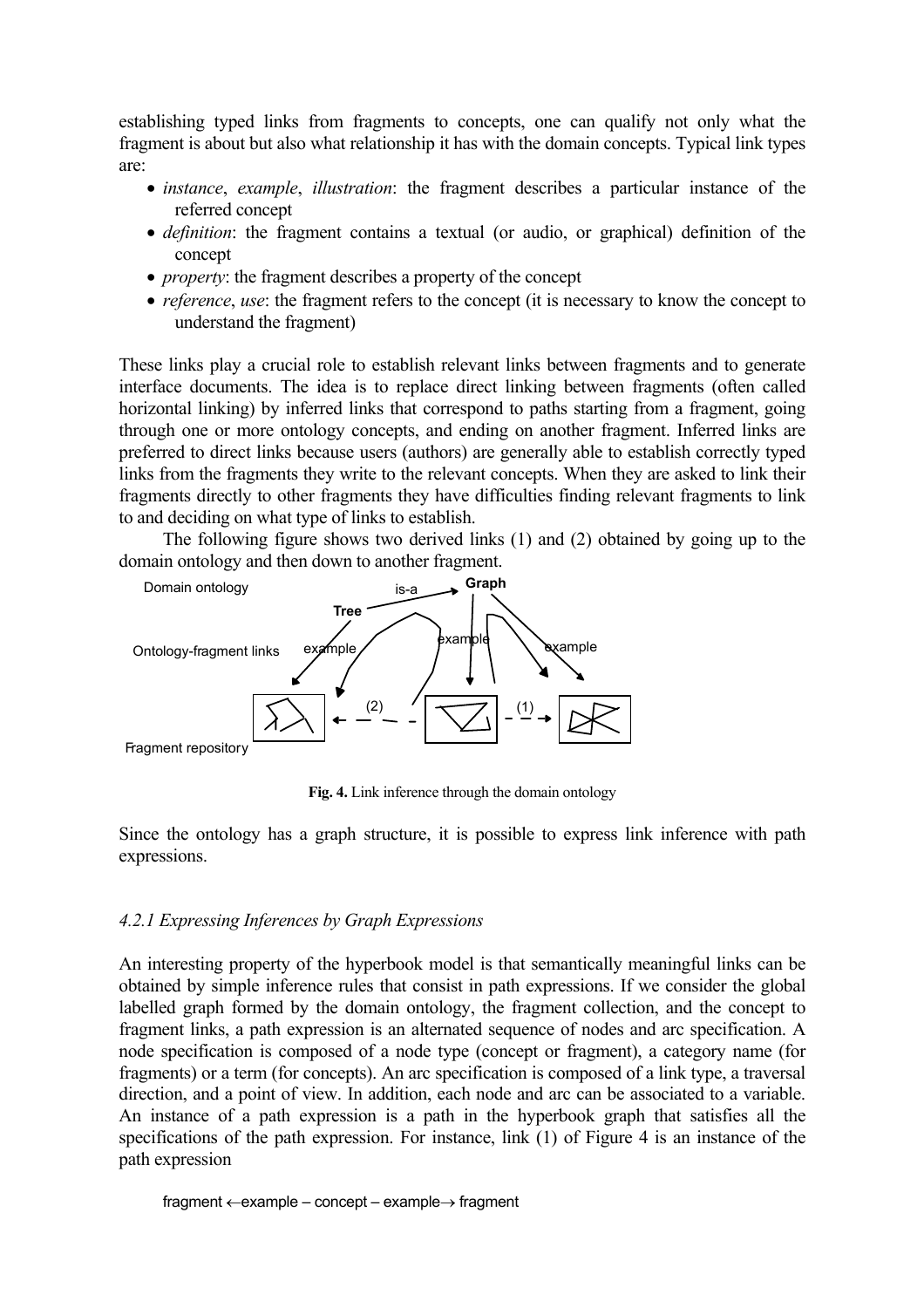(start with a fragment, traverse an example link backwards to reach a concept, then traverse an example link to a fragment.). Depending on the link types and fragment categories of the hyperbook, it will be possible to define link inference paths that have a precise and useful meaning for the reader. The following expressions show examples of link inferences that typically occur in the hyperbooks we consider.

fragment *F*1 ←example – concept *C*1 ←is-a\* – concept *C*2 – example→ fragment *F*2

 $F_1$  is linked to  $F_2$  if  $F_1$  is an example of a concept  $C_1$ , and  $C_1$  has a sub concept *C*<sub>2</sub>, which has an example *F*<sub>2</sub>. The  $\leftarrow$  is-a<sup>\*</sup> – notation represents the traversal of zero, one or more *is-a* taxonomic links in the generic to specific direction. Link (2) on Figure 4 corresponds to this expression.

fragment  $F_1 \leftarrow$ example/physics – concept  $C_1$  –<sup>\*</sup>  $\rightarrow$  concept  $C_2$ 

If  $F_1$  is an example of concept  $C_1$  for the physics point of view, link it to every concept  $C_2$  directly connected to  $C_1$  through any kind of link.

fragment *F*1 –uses→ concept *C* – is-a\*→ concept *D* – property→ fragment *F*2

If fragment  $F_1$  refers to concept  $C$ , create a link to every fragment that describe properties of any concept *D* that is more generic than *C*. If  $F_1$  is an exercise, this will link it to all the properties of the concepts required by the exercise.

An additional property of this link inference method is its robustness with respect to the hyperbook evolution. Since the domain ontology is usually more stable than the hyperbook's fragments, a link to a concept will probably have a longer lifetime than a link to a fragment. Moreover, inferred links are, by definition, always up to date.

# *4.2.2 A Remark about Instances in the Domain Ontology*

There are two ways to represent concept instances. If a fragment describes a concept instance, e.g. the fragment shows a graph, it can be linked to the concept through an instance or example link. However, if an instance plays an important role in the domain it should be represented in the domain ontology, so that it can be referred to by fragments or other concepts. In this case we would have an atomic concept representing the instance, it would be connected to the concept through an instance link and to the fragment through a definition link. For instance, if we consider that the "complete graph with 3 vertices" is a remarkable instance of graph, it must be present in the domain ontology.

# *4.3 Point of Views*

A point of view corresponds either to a category of user (*student*, *researcher*, *journalist*, …) or to the point of view adopted by a user at a given time (corresponding to its reading/writing objectives). For instance, a student could read a hyperbook about *algorithms and data structures* with a software engineering mind set when he or she is developing software. The same person could also read the hyperbook with a theoretical mind set when he or she is studying complexity theory.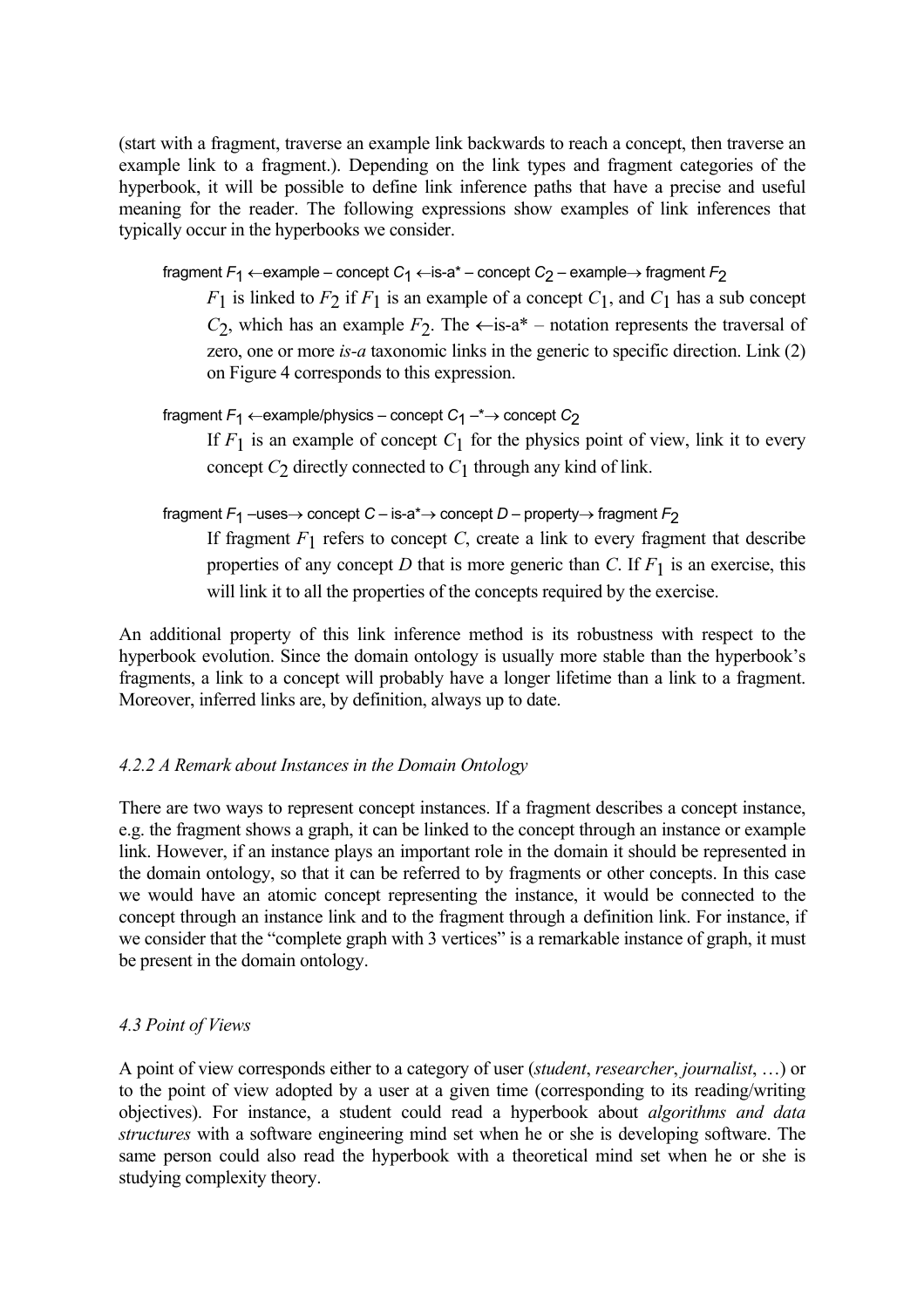The notion of point of view applies both to the concepts of the domain ontology and the ontology-fragment relationships. Thus any concept (in fact any node or link of the ontology graph) an any ontology-fragment link may belong to zero, one, or more point of views.

 Point of views must be "reasonably" non-contradictory. If a concept *C* belongs to point of views *P* and *Q* and if an object *o* satisfies the definition of *C* according to *P* (i.e. considering only the parts of *C*'s definition that belong to *P*), it should "in general" satisfy the definition of *C* according to *Q*. In other words, the extensions of C according to *P* and *Q* should be almost equal.

 Some point of views can have sub-point of views that are more specialized. For instance, the *computing* point of view could be specialized into *computing theory*, *software engineering*, and *artificial intelligence*. This means, for instance, that an object (concept or link) may belong to the *software engineering* point of view only if it belongs to the *computing* point of view.

#### **5. Interface Model**

According to the virtual document approach, the user interface of an hyperbook is made of derived hyperdocuments obtained by assembling selected fragments. The specification of the views must also take into account the point of view adopted by the reader since it may influence the selection and the assemblage of the fragments. Given the richness of the static hyperbook model it is impossible to design a single "optimal" reading and writing interface. This is why the interface model is intended to specify various views on the hyperbook content, allowing the interface designer to adapt the interface to each particular hyperbook. In addition, the interface specification language enables the designer to create simple interfaces that hide the details of the underlying hyperbook model.

#### *5.1 Interface Documents*

The hyperbook interface is a hypertext whose nodes are derived documents. The interface specification defines the building rules to apply when creating these documents. The interface specification language is an extension of the Lazy language, which was designed to specify and implement hypertext views on top of relational databases [20]. The most important characteristic of Lazy is its declarative approach. Instead of writing procedural code to program the construction of the hypertext view, one can declare what the selection and assembly criteria are. Another important point is the hypertext model supported by Lazy. In a Lazy specification, hypertext links can be reference links (like HTML links), or inclusion links (the target node is included in the source node at the link location), or expand-in-place links (the target node appears within the source node when the link is clicked). This rich linking model is well adapted to the construction of complex heterogeneous interface documents (in [21] we showed how to create sophisticated hypertext documents to "read" databases with Lazy).

 An interface specification consists of a set of node schemas that will be instantiated on demand to produce the actual interface documents. Hence, the interface nodes (the documents the user sees) are instances of nodes schemas. A node schema is comprised of

- a selection part (what fragments and concepts to select)
- a content description (how to arrange the selected objects, which attributes of the selected objects to display)
- a content structure (XML markup tags within the content description)
- reference, inclusion, and expand-in-place links to other node schemas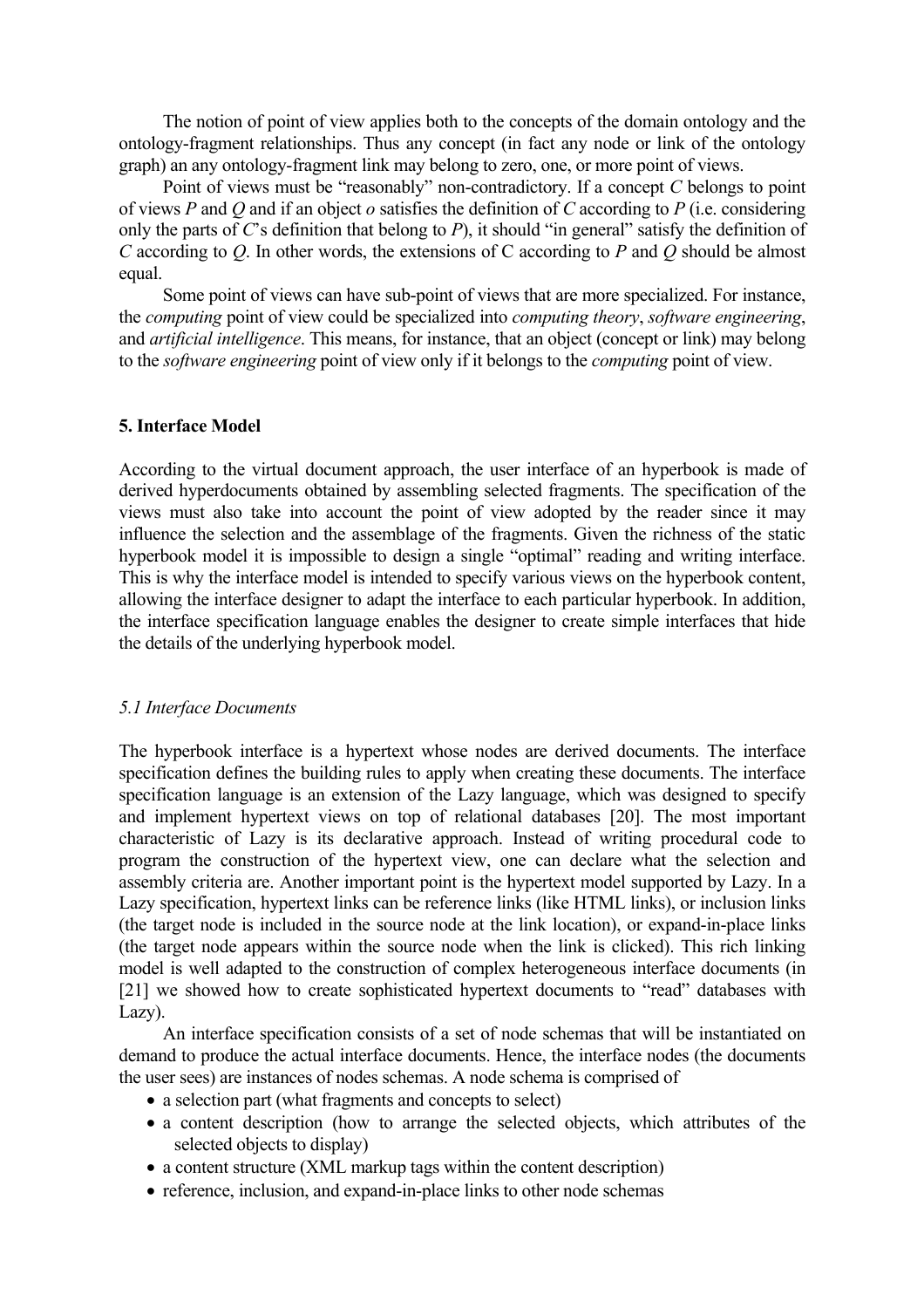**Example 1.** The following node schema selects all the fragments connected to a given concept, its content is made of all the fragment title and contents together with the link type.

```
node examples_of[C] 
             <title> "Fragments related to ", C.term </title> , 
             { <subtitle> L.type, ": ", F.title </subtitle> 
                 <text> F.content </text> 
 } 
      from Concept C –L→ Fragment F
```
The selection expression is in fact a path expression (shown in 4.2). An instance *example\_of*[*x*] of this schema is obtained as follows:

- 1. select all the fragments *F* connected through a link *L* to concept *x*.
- 2. generate a  $\lt{title}$  element containing the term that denotes concept *x*
- 3. for selected *L* and *F* generate a <subtitle> element containing *L*.type, the constant ": ", and *F*.title; a  $\leq$  text element containing *F*.content (the content of *F*)

**Example 2.** This example illustrates the virtual document idea. It consists in generating a semantically consistent and sequentially readable document by assembling separate fragments. The node schemas shown in Figure 5 (markup tags have been omitted) specify a document that contains

- the textual definition of a concept (found in a fragment linked through a "definition" link)
- the content of all the fragments directly linked to this concept in the "theory" point of view
- links to directly related concepts



**Fig. 5.** Definition of a composite node schema through inclusion links

These node schemas show that the interface definition language refers to the fragment repository, the domain ontology and the hyperbook ontology in a uniform way. Hence it facilitates the creation of interface documents to access the hyperbook at any level.

 The following figure shows an instance of the *concept\_and\_content* schema generated on an actual hyperbook (in French).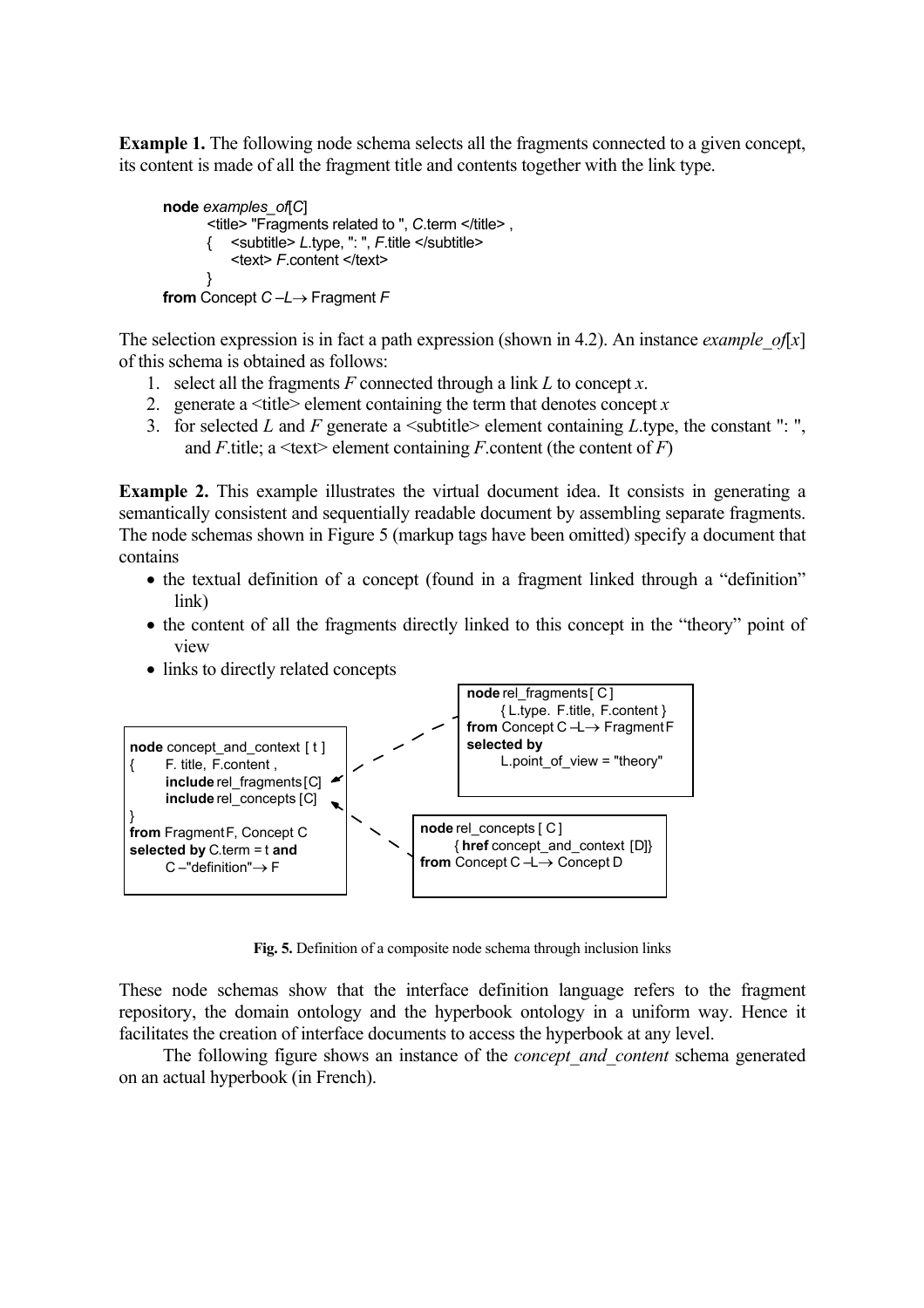

**Fig. 6.** Instance of a composite node

# *5.2 Interaction (the Writing Environment)*

As mentioned in the introduction, one of our objectives was to support the hyperbook writing activity as well as the active reading of the hyperbook. This implies that the system must enable the users to create new fragments and concepts and to establish links among them.

 The interface model supports this active part of the interface through input documents (e.g. forms) and active hypertext links. An active hypertext link is a hypertext link that triggers an action when it is followed. These actions can create, update or delete objects in the virtual hyperbook (an example is given in the next section). The idea is to use the navigational approach as much as possible for updating the information content.

 For instance, the following node schema is intended to show the content of a fragment *F*. If the user clicks the "Add Note" active link, this will insert a new fragment *G* into the fragment repository and a new link of type "note" from F. Then it will jump to the node *write* note<sup>[ $G$ </sup>,  $F$ ] that will display an input area to write the note content, update the note fragment and return to fragment *F*.

```
node show_fragment [ F] 
       { F.content 
              active href write_note[G ] ( 
                    on "Add Note" do new Fragment G; new Link [from: F, to: G, type: "note"] 
\overline{\phantom{a}} } 
      from Fragment F 
      node write_note[G, F] 
              active href show_fragment[F] ( 
                   input t = textarea(\theta),
                   on "Save Note" do update Fragment G [content: t] 
\overline{\phantom{a}}
```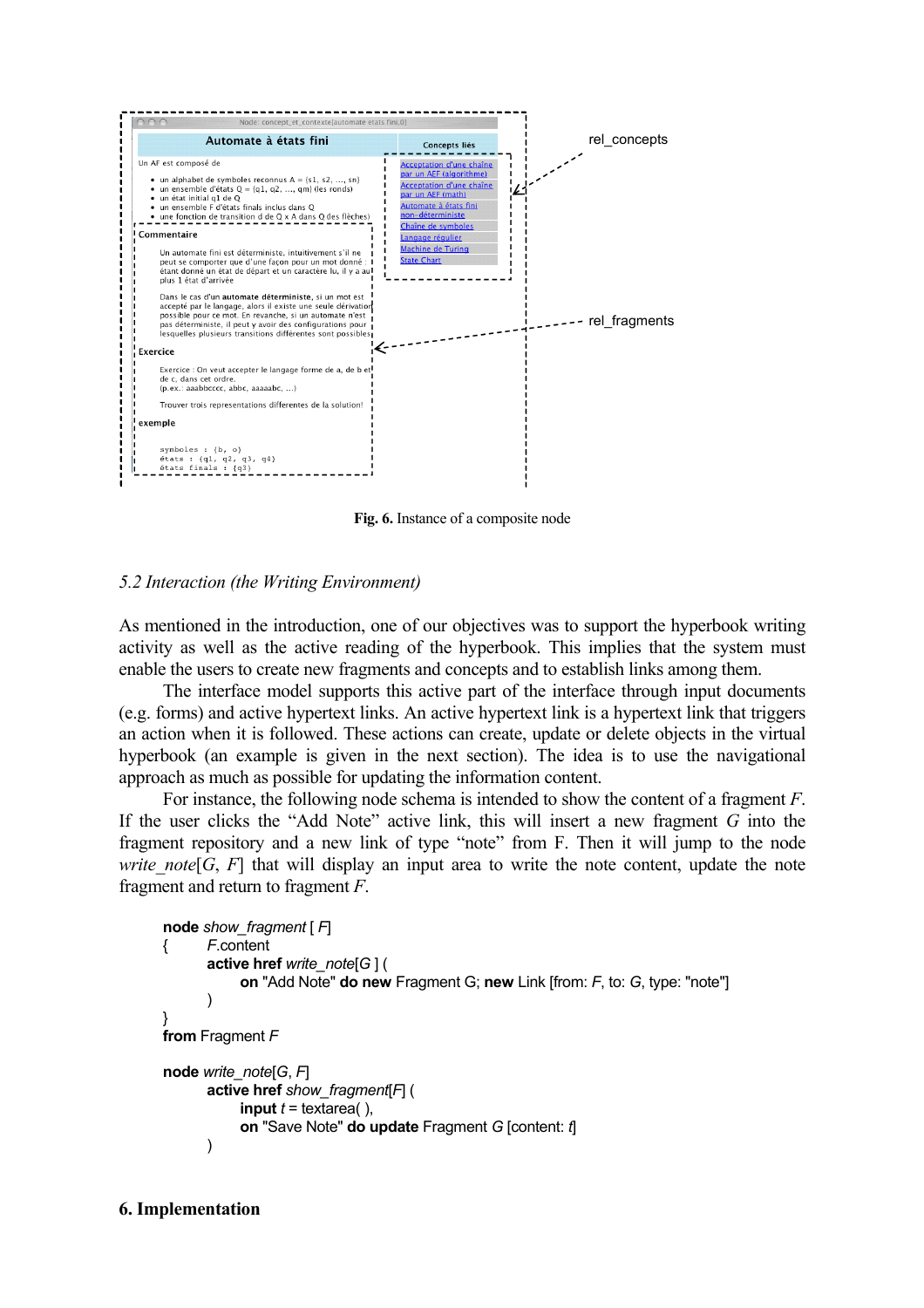During the last two years we have implemented several virtual hyperbook systems based on different versions of this model. We took advantage of the Lazy hypertext view generation system to get straightforward implementations on top of relational databases. The hyperbook model that we have presented here is easy to translate to the relational database model. This results in a relational database schema (a set relational tables) that represents the domain ontology, the fragment repository, and the hyperbook ontology. For instance, the concepts, concepts-to-fragment links, and fragments are represented in the following three table schemes:

 Concept(id, term, operator, …) C\_F\_Link(from, to, type) Fragment(id, category, content, …)

Thus we can use the well-established relational database technology (which handles all the concurrency, security, or query optimization issues) to store the contents of the virtual hyperbook.

 Once the hyperbook model has been put in relational form one can define the interface documents with the relational version of the Lazy language. An interface specification is thus a set of Lazy node schemas that refer to the relational tables of the hyperbook. For instance, the following node schema is equivalent of the *concept\_and\_contect* node schema of Example 2

**node** *concept\_and\_context*[ *t* ] { *F*. title, *F*.content , **include** *rel\_fragments*[*C.id*] **include** *rel\_concepts*[*C.id*] } **from** Fragment *F*, Concept *C*, C\_F\_Link *L*  **selected by** *C*.term = *t* **and** *C*.type = "definition" **and** *L*.from = *C*.id **and** *L*.to = F.id

In fact, the node schemas on the hyperbook model can be automatically translated to node schemas on the relational hyperbook schema.

 The current system uses the Lazy node server that dynamically generates HTML pages by querying the fragment and link database according to the node schemas. The Lazy system compiles the node schemas and stores their compiled form (a set of SQL statements) into a dictionary. The Lazy node server is a servlet that runs in an HTTP server. When the hyperbook user requests a node instance, the node server executes the compiled form of the corresponding schema (with the appropriate parameters) and send the resulting HTML or XML document to the user's browser. The node server also manages the inclusion and expansion links by recursively executing the appropriate nodes.

# **7. Conclusion**

We have discussed a generic model for representing multipoint of view scientific hyperbooks in the form of virtual hyperdocuments. In this model, the hyperbook ontology plays a crucial role to interconnect the domain ontology and the information fragments, to support the multipoint of view aspect, and to generate views for accessing the hyperbook. By defining fragment categories and link types, a hyperbook designer can adapt the model to a particular domain or task. Then he or she can design a suitable interface by writing document specifications in the form of node schemas.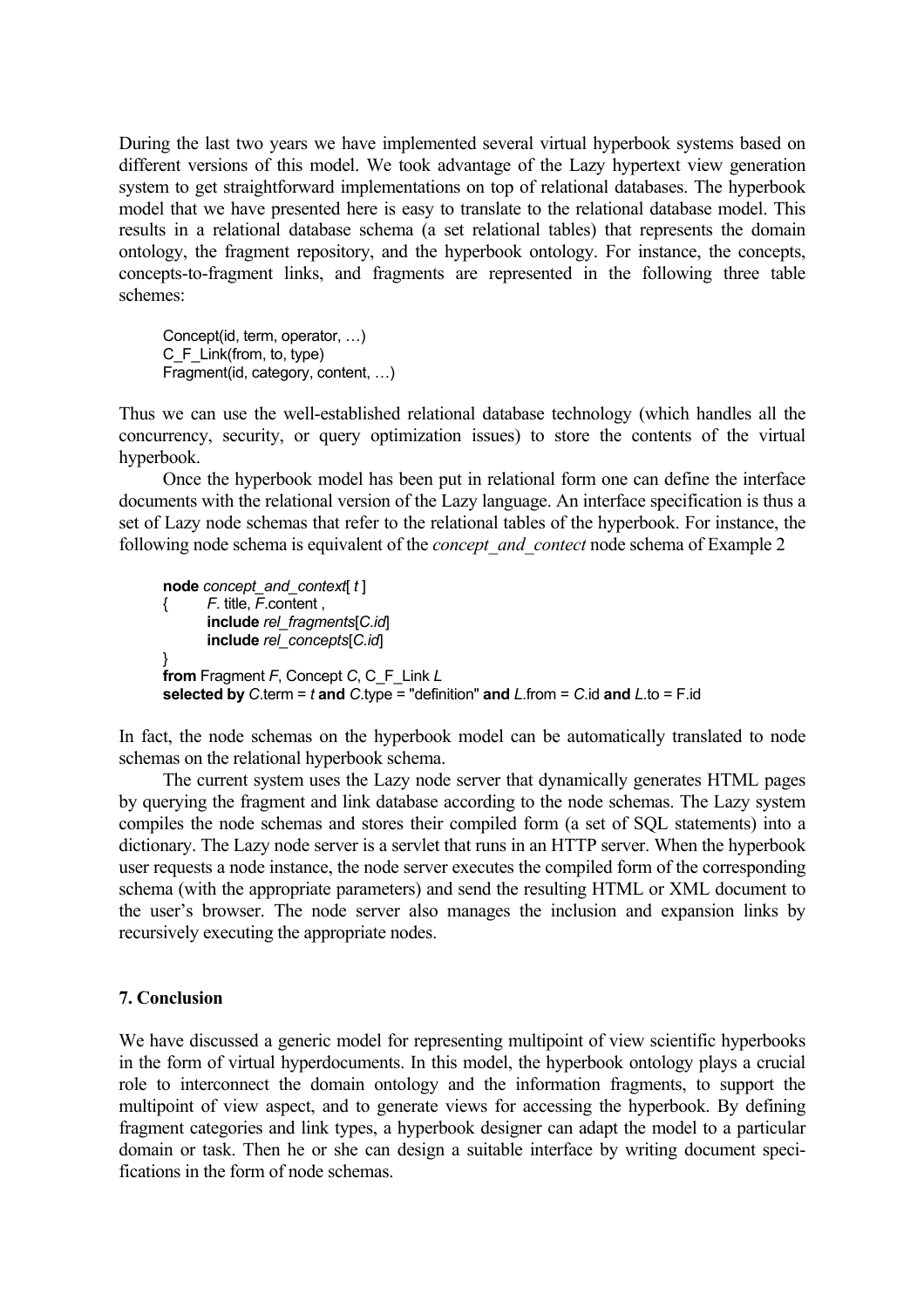We have implemented several virtual hyperbook systems that are based on this model. During the last year students of the "formal tools for information systems" course have collaboratively written course notes with such a hyperbook system. The course instructor was in charge of creating the domain ontology and fragments with textual definitions of the concepts. The students' task was to create examples, remarks, exercises, historical notes, etc. to store them into fragments and to correctly link these fragments to the corresponding concepts. The reading/writing interface was comprised of about 30 node schemas. It enabled the user to read, write, and link fragments but also to navigate within the domain ontology, to compare concepts (viewing them side by side), to selectively display fragments related to a concept, etc. The students who used the system were able to produce good quality fragments, probably because they could concentrate on specific and limited tasks and because they did not had to take care of the hyperbook structure. The fragments were correctly connected to relevant concepts, however, the links to other fragments (horizontal links) were of much lower quality. This is why our next experiment will focus on testing the effectiveness of automatic link inference.

 We used the same system to create a research oriented hyperbook. In this case we added a group discussion environment by defining suitable fragment categories (topic, message, etc.) and link types (reply, argument, etc.). The ability to manage multiple point of views is particularly useful in a research hyperbook because some concepts not yet well established and several concurrent definitions may co-exist.

 In the near future we intend to work on the interface model, with the aim to define new ways of presenting and interacting with virtual documents. We also intend to study the management of digital libraries made of hyperbooks: How to organize and search such a library? How to integrate several hyperbooks?

#### **References**

- [1] Appelt W., Mambrey P., "Experiences with the BSCW Shared Workspace System as the Backbone of a Virtual Learning Environment for Students". Proceedings of the World Conference on Educational Multimedia, Hypermedia and Telecommunications ED-MEDIA 99, Seattle, June 1999.
- [2] Garret L. N., Smith K. E., Meyrowitz N., "Intermedia: Issues Strategies and Tactics in the Design of a Hypermedia Document System". CSCW '86 Proceedings, Austin, Texas, Dec 1986.
- [3] Bernstein M., "Storyspace". Proceedings of the thirteenth Conference on Hypertext and Hypermedia, 2002, College Park, Maryland, 2002, p. 172-181.
- [4] Ackscyn R., McCracken D., Yoder E., "KMS: a distributed hypermedia system for managing knowledge in organizations". Communications of the ACM, vol. 31, July 1988, p. 820-835.
- [5] Nanard J., Nanard M., "Should Anchors be Typed Too? An Experminent with MacWeb". In Proc. ACM Hypertext '93 Conference, 1993, p. 51-62.
- [6] Halasz F., Schwartz M., "The Dexter hypertext reference model". Communications of the ACM, vol. 37, no 2, 1994, p. 30-39.
- [7] Rada R., "Hypertext writing and document reuse: the role of a semantic net", Electronic Publishing, vol. 3, no. 3, 1990, p. 125-140.
- [8] Landoni M., Crestani F., Melucci M., "The Visual Book and the Hyper-Textbook: Two Electronic Books One Lesson?" RIAO Conference Proceedings, 2000, p. 247-265.
- [9] Fröhlich P., Nejdl W., "A Database-Oriented Approach to the Design of Educational Hyperbooks". Proceedings of the Workshop "Intelligent Educational Systems on the World Wide Web", 8th World Conference of the AIED Society, Kobe, Japan, 1997, p. 18-22.
- [10] Brusilovsky P., Rizzo R., "Map-Based Horizontal Navigation in Educational Hypertext". ACM Hypertext 2002 Conference, College Park, Maryland, 2002.
- [11] De Bra P., Calvi L., "Creating Adaptive Hyperdocuments for and on the Web". Proceedings of the AACE WebNet Conference, Toronto, 1997, 149-155.
- [12] Brusilovsky, P., "Methods and techniques of Adaptive Hypermedia. User Modeling and User-Adapted Interaction". In Adaptive Hypertext and Hypermedia, Kluwer, 1998, pp. 1-43.